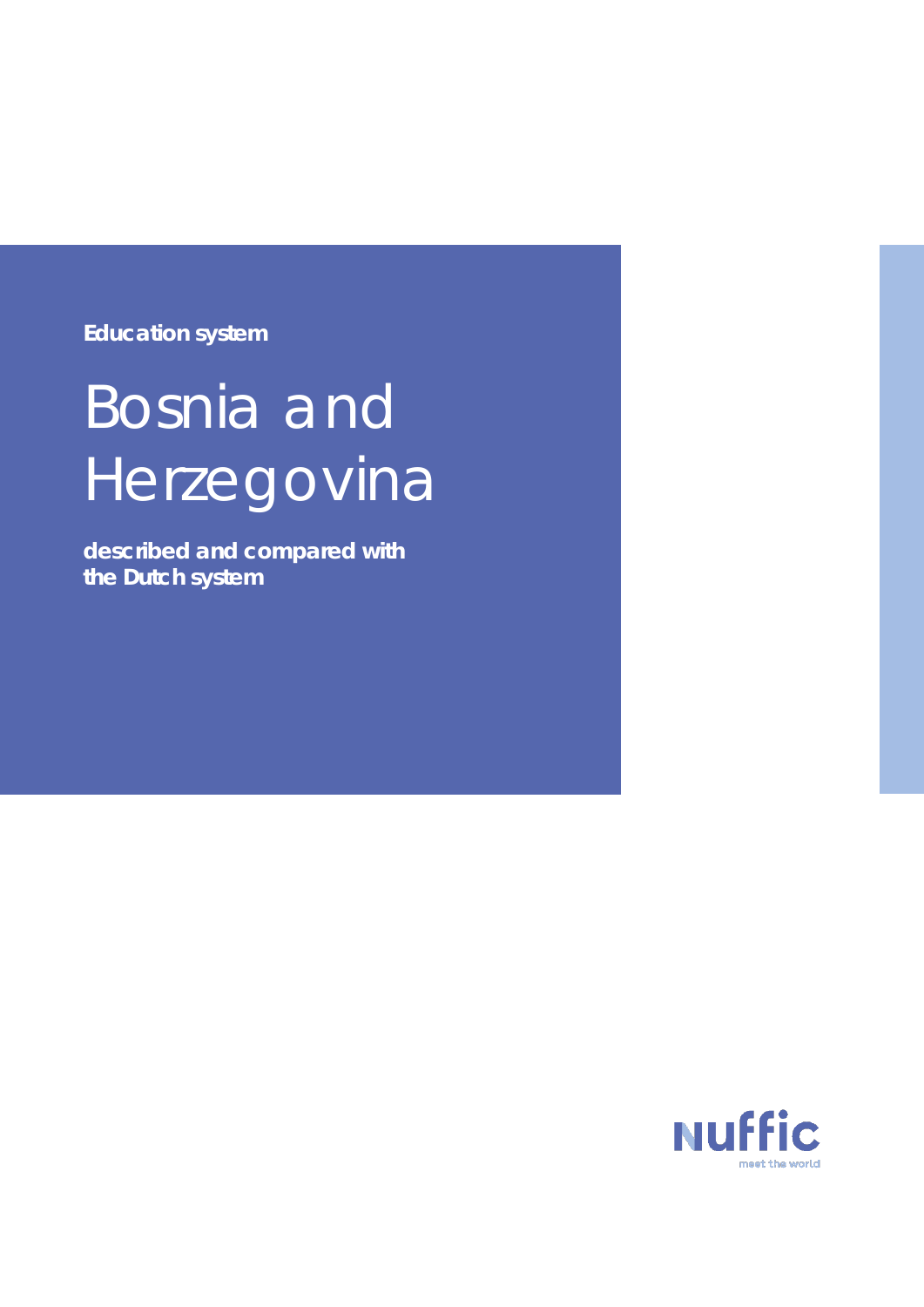This document contains information on the education system in Bosnia and Herzegovina. We explain the Dutch equivalent of the most common qualifications from Bosnia and Herzegovina for the purpose of admission to Dutch higher education.

#### **Disclaimer**

We assemble the information for these descriptions of education systems with the greatest care. However, we cannot be held responsible for the consequences of errors or incomplete information in this document.



With the exception of images and illustrations, the content of this publication is subject to the Creative Commons Name NonCommercial 3.0 Unported licence. Visit [www.nuffic.nl/en/home/copyright](http://www.nuffic.nl/en/home/copyright) for more information on the reuse of this publication.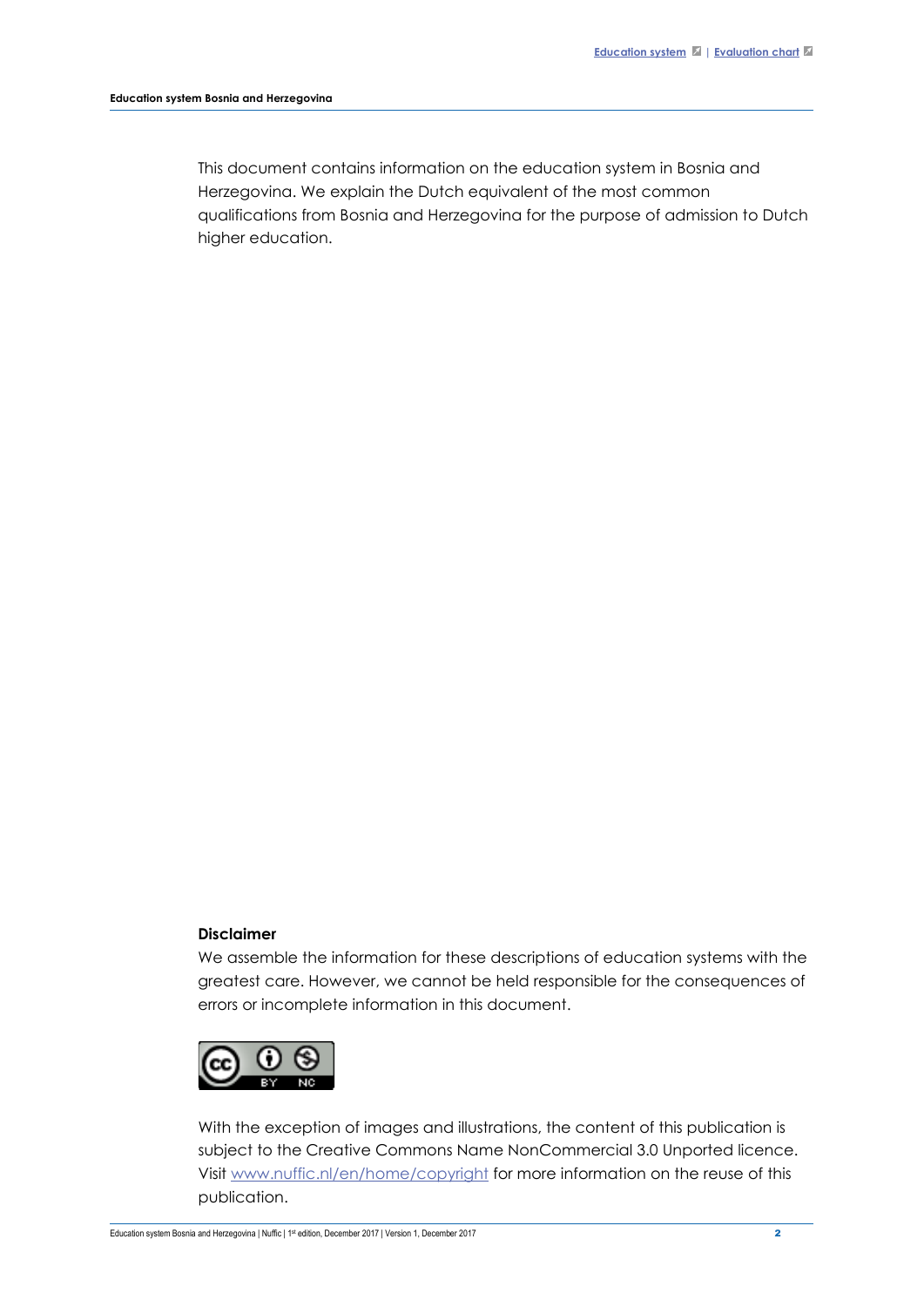<span id="page-2-0"></span>

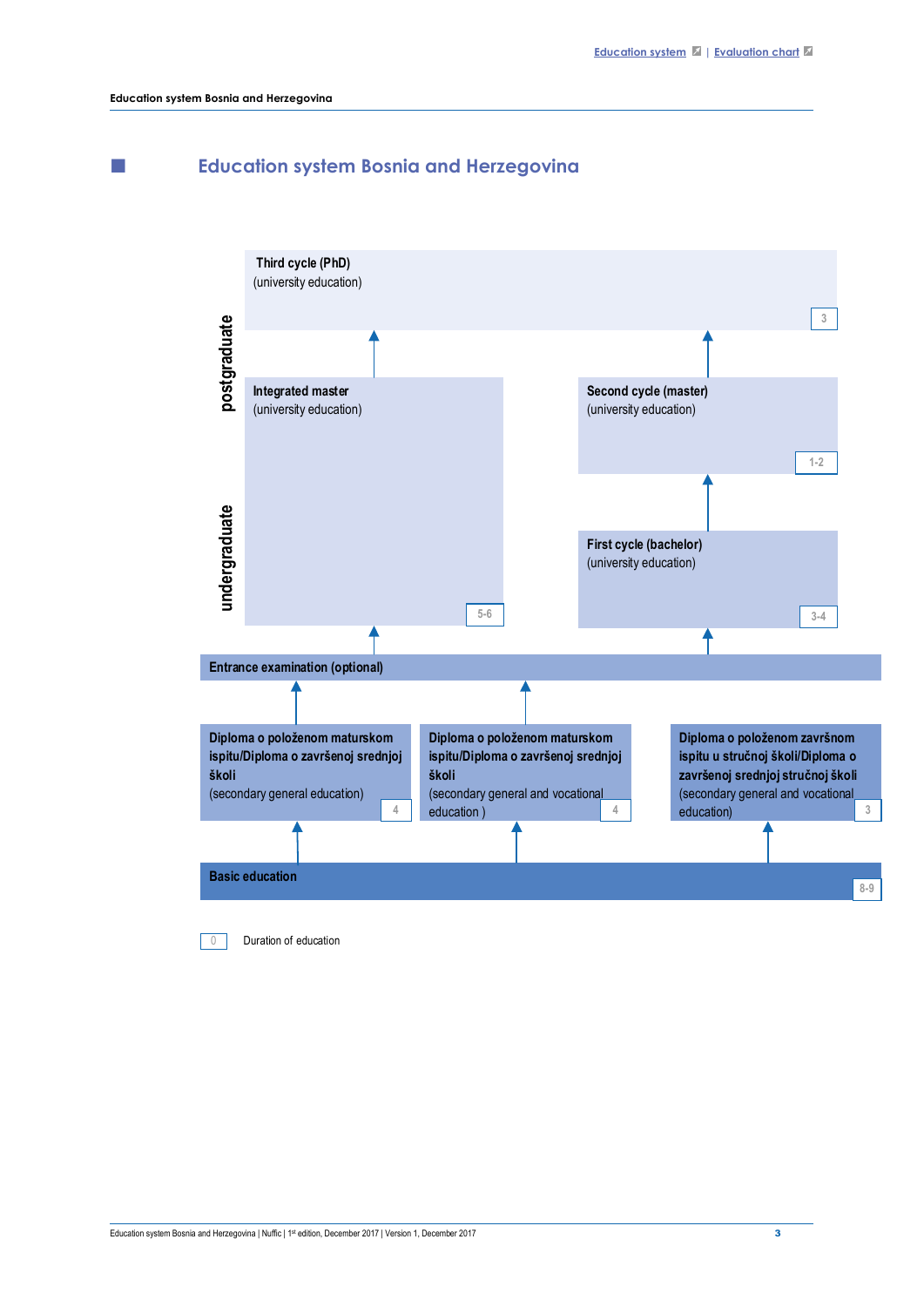# <span id="page-3-0"></span>**Evaluation chart**

The left-hand column in the table below lists the most common foreign qualifications applicable to admission to higher education. The other columns show the Dutch equivalent along with the comparable levels in the Dutch and European qualifications frameworks.

| Foreign degree or<br>qualification                                                                                                                     | Dutch equivalent and NLQF level               |      | <b>EQF</b> level |
|--------------------------------------------------------------------------------------------------------------------------------------------------------|-----------------------------------------------|------|------------------|
| Diploma o položenom<br>maturskom ispitu/Diploma o<br>završenoj srednjoj školi<br>Diploma of general and<br>vocational secondary<br>education (4 years) | VWO diploma for the general<br>education part | $4+$ | 4                |
| Diploma o položenom<br>maturskom ispitu/Diploma o<br>završenoj srednjoj školi<br>Diploma of general<br>secondary education (4<br>years)                | VWO diploma                                   | $4+$ | 4                |
| First cycle diploma                                                                                                                                    | HBO or WO bachelor's degree                   | 6    | 6                |
| Diplomirani + specialisation<br>(before 2007-2008)                                                                                                     | HBO or WO bachelor's degree                   | 6    | 6                |
| Second cycle diploma                                                                                                                                   | HBO WO or master's degree                     | 7    | 7                |

#### NB

- The information provided in the table is a general recommendation from which no rights may be derived.
- NLQF = Dutch Qualifications Framework; EQF = European Qualifications Framework
- The EQF[/NLQF level](http://www.nlqf.nl/english) is not so much a reflection of study load or content: rather, it is an indication of a person's knowledge and skills after having completed a certain programme of study.
- Information about Dutch equivalent qualifications can be found on our website: education [and diplomas the Netherlands.](https://www.nuffic.nl/en/subjects/education-and-diplomas-netherlands/)
- The Cooperation Organisation for Vocational Education, Training and the [Labour Market \(SBB\),](https://www.s-bb.nl/en) evaluates statements on foreign qualifications and training at VMBO and MBO level. The evaluation may vary if SBB evaluates the diploma for admission to VET schools or the labour market in the Netherlands.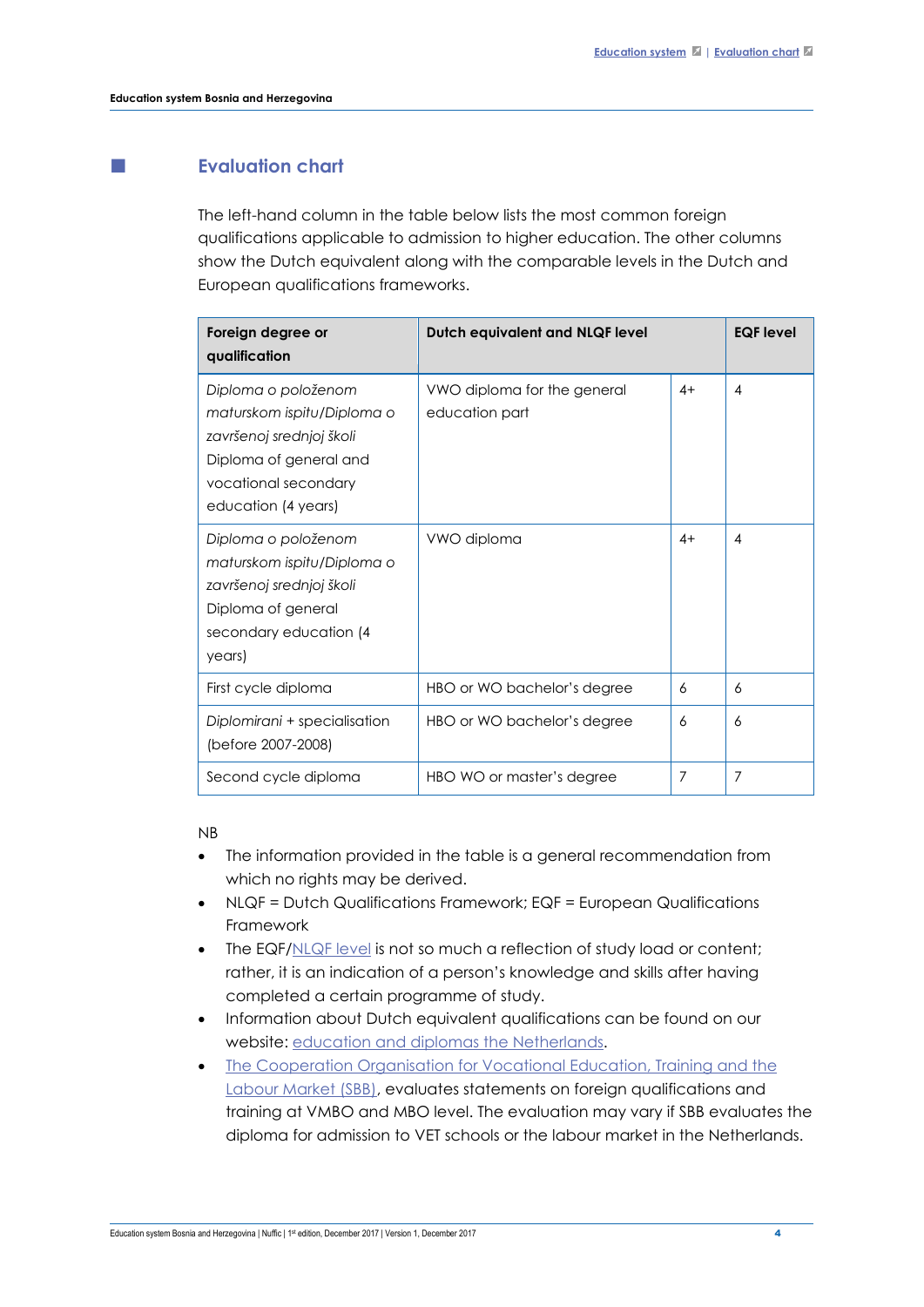# **Introduction**

**The official name for Bosnia and Herzegovina is** *Bosna i Hercegovina* **(BiH). For convenience, the following text refers to it simply as BiH. This Balkan country emerged after the former Yugoslavia split in 1992.** 

#### **Political structure**

After the war in 1992-1995 BiH adopted the following administrative structure:

- the Federation of Bosnia and Herzegovina ('the Federation' for short);
- the Republic of Srpska, *Republika Srpska* (abbreviated as RS), not to be confused with the independent Republic of Serbia, *Republika Srbija*.

In 2000, the following entity was added:

• the independent Brčko District of BiH.

These three regions have an over-arching government. The country has a parliament and a three-member Presidency, with one Bosnian, one Serbian and one Croatian member.

#### **European Union**

BiH submitted an application to join the European Union (EU) in 2016. The European Commission is currently determining what BiH still needs to do before being allowed to accede.

#### **Language**

The official languages are Bosnian, Croatian and Serbian. Speakers of these languages can easily understand one another. People usually use the Cyrillic alphabet when writing Serbian and the Latin script when writing Bosnian or Croatian.

## **Education**

The Ministry of Civil Affairs of BiH (*Ministarstvo civilnih poslova Bosne i Hercegovine*) coordinates education at national level. There are also 12 educational authorities:

- Each of the Federation's 10 cantons have a Ministry of Education, and there is also an over-arching Ministry of Education and Science whose role is purely to coordinate.
- The RS has a centralised Ministry of Education and Culture.
- Brčko has its own Department of Education of the Government of the Brčko District of BiH.

National Framework Laws exist for all types of education. They set out the broad policy strokes, and local government authorities and schools themselves fill in the details. Education systems therefore vary from region to region.

Some general characteristics are:

• Compulsory school age: from age 6 to age 15.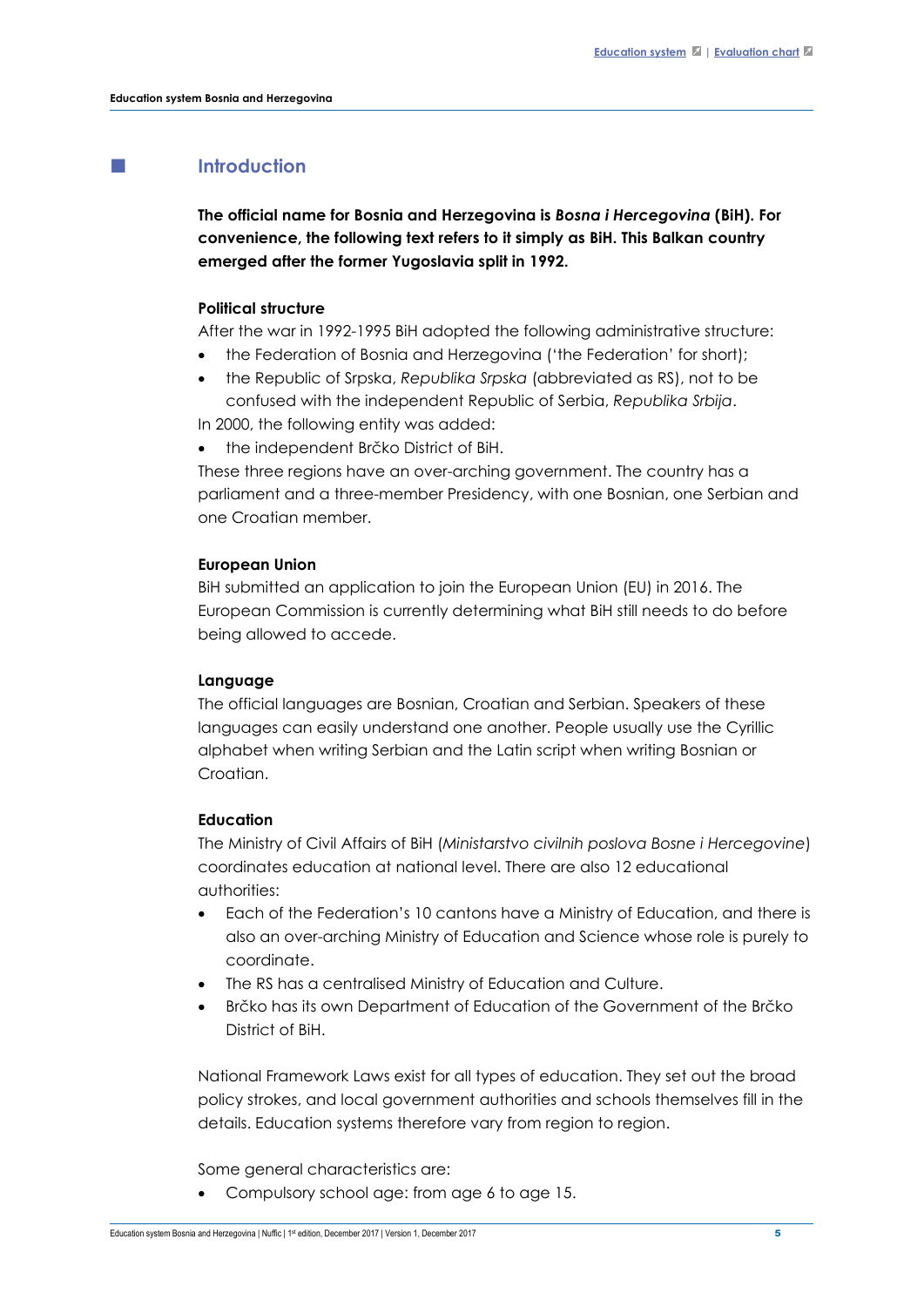- Language of education: Bosnian, Serbian or Croatian, depending on the region or school.
- Length of the school year: early September to June.
- Length of the academic year: September to July.

# **Primary and secondary education**

#### **Primary education**

Since 2003, the length of primary education (basic education) has been 9 years instead of 8. Because the schools in the various regions did not all introduce the reforms at the same time, both 8 and 9-year curricula were in use until 2013. Since then only the 9-year curriculum exists. Children therefore start school when they are 6 years old.

Primary school is called *osnovna škola*.

- Years 1-3: class teachers give instruction.
- Years 4-5: class teachers and subject teachers give instruction.
- Years 6-9: only subject teachers give instruction.

#### **Secondary education**

Secondary education is not compulsory. Students are usually 15 years old when they start. There are various types of secondary schooling.

- A *gimnazijum* offers general secondary education.
- A *stručna škola* offers a combination of general and vocational secondary education.
- Specialist institutions, such as art colleges and less common types of schools (such as religious schools).

## **General secondary education**

Students complete secondary general education at a *gimnazijum.*

- Duration: 4 years.
- Content: the curriculum always includes mathematics, their first language (Bosnian, Croatian or Serbian) and one or two foreign languages. The programme prepares students for the final exam, consisting of 1 general exam that tests knowledge of language, the exact sciences, social sciences and culture, and 2 examinations in elective subjects.

If they pass, students receive one of the following qualifications:

- *Diploma o položenom maturskom ispitu* (Diploma of completion of the *matura* exam) in RS;
- *Diploma o završenoj srednjoj školi* (Secondary school diploma) or *Diploma o završenoj gimnaziji* (*Gymnasium* diploma) in the Federation.

NB There are many versions of comparable qualifications (due to the regional differences), however the names listed here are quite common.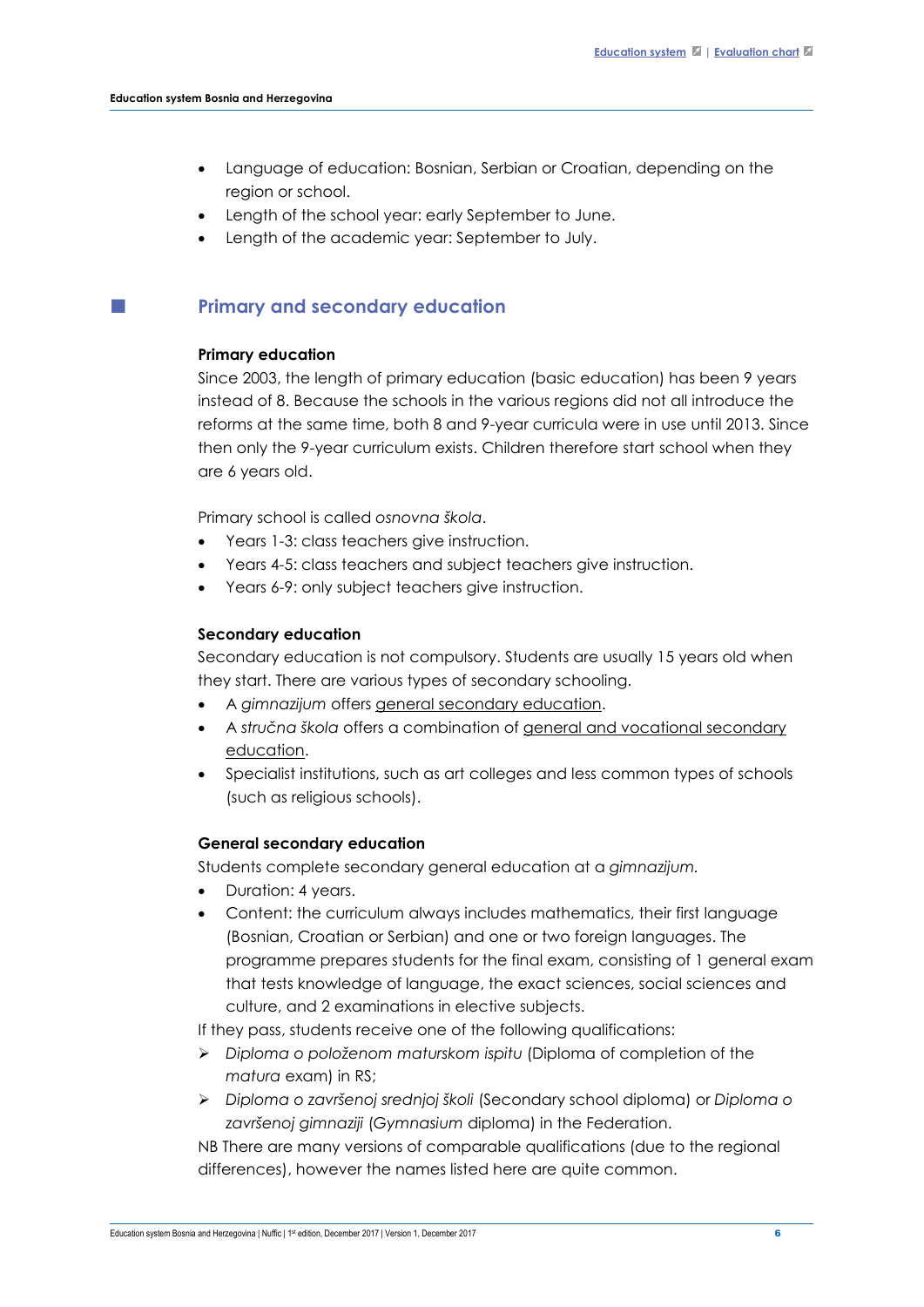Students who do not take the final exam (or who do not pass) will receive:

 *Svjedočanstvo o završenom srednjem obrazovaju* (Secondary school diploma), or a qualification with a similar name.

NB This diploma does NOT grant entry to higher education.

Students receive a *Svjedočanstvo o završenom razredu* (Class certificate) upon completion of each school year.

> In terms of level, a *Diploma o položenom maturskom ispitu* is comparable to a VWO diploma.

In terms of level, a *Diploma o završenoj srednjoj školi* or *Diploma o završenoj gimnaziji* is comparable to a VWO diploma.

## **General and vocational secondary education**

Schools can offer secondary general and vocational education either as a 3 or 4 year programme.

- Duration: 3 years.
- Content: fixed general curriculum, schools tailor the vocational component themselves.

After completion, students receive one of the following qualifications:

- *Svjedočanstvo o završenom trogodišnjem obrazovanju* (Diploma of completion of 3-year programme).
- *Diploma o položenom završnom ispitu u stručnoj školi* (Diploma of a completed examination from a vocational college).
- *Diploma o završenoj srednjoj stručnoj školi* (Diploma of completion of secondary vocational college).

NB These diplomas do NOT grant admission to higher education.

- Duration: 4 years.
- Content: fixed general curriculum, schools are free to tailor the vocational component.

After completing the final exam or *matura*, students receive the same diplomas as for general education:

- *Diploma o položenom maturskom ispitu* (Diploma of completion of the matura exam)
- *Diploma o završenoj srednjoj školi* (Diploma of completion of secondary school).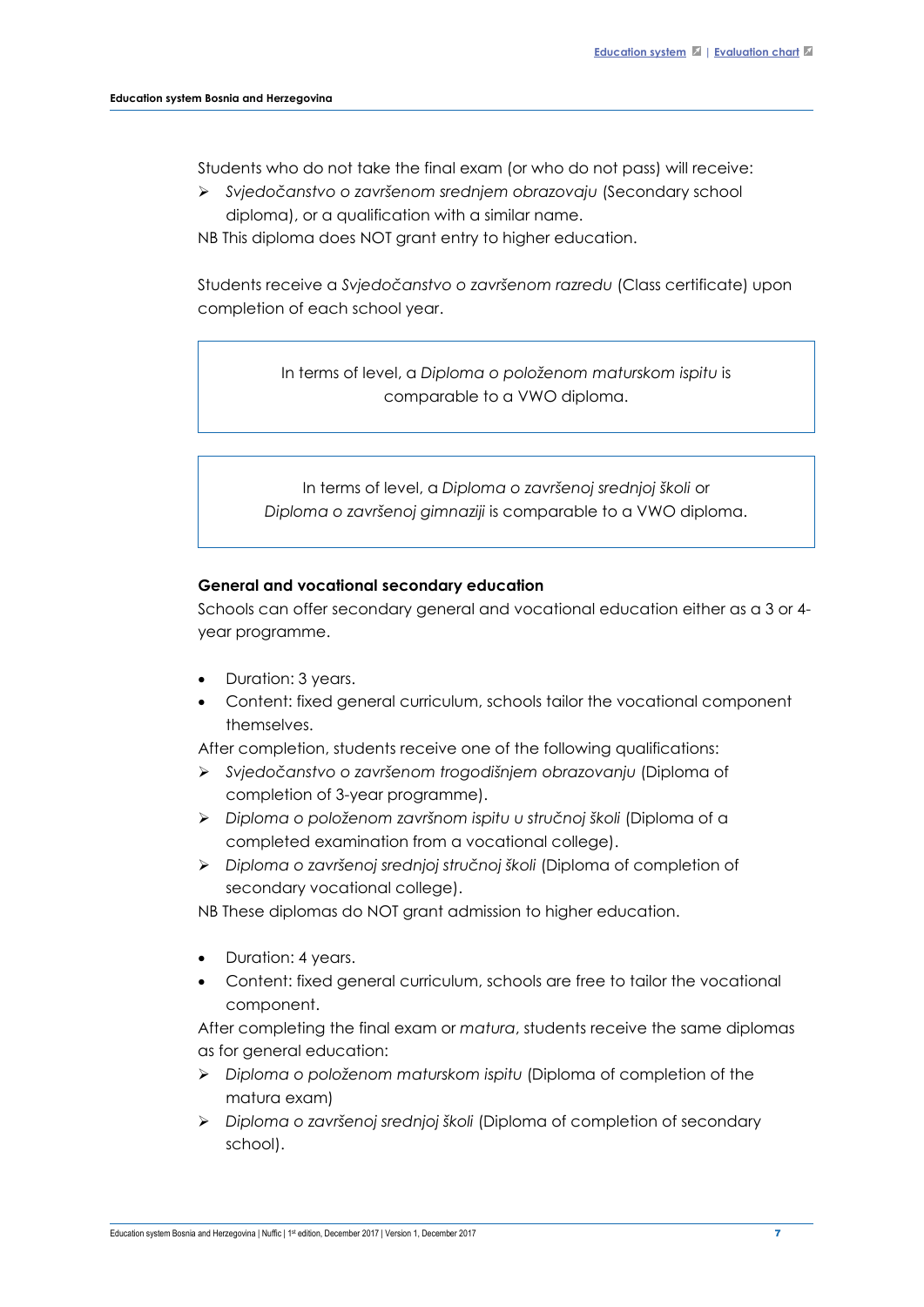In terms of level, a *Diploma o položenom maturskom ispitu* and *Diploma o završenoj srednjoj školi* of the 4-year general and vocational secondary education are comparable to that of a VWO diploma for the general education part.

## **Admission to higher education**

Higher education is open to all students who complete the 4-year secondary education i.e. those with one of the following qualifications (or one with a similar name):

- *Diploma o položenom maturskom ispitu* (following 4-year secondary school and the final exam).
- *Diploma o završenoj srednjoj školi* (after 4-year general and vocational secondary education).

Most students of the latter type do indeed continue on to higher education, even in specialisations other than those taken in secondary school.

#### **Admission exam**

In principle, any student can be admitted to any study programme. Students need to take an admission exam (*prijemni ispit*) at their chosen higher-education institution if there are more applicants than approved admission quotas (set out by the ministry). When more candidates have passed the exam than the approved admission quotas, secondary school results are taken into consideration.

# **Higher education**

Universities and higher schools offer both academic and higher professional education.

In 2015, BiH had 47 research universities and higher schools, including:

- 10 state-run institutions (8 public universities & 2 higher schools);
- 37 private institutions.

A university (*univerzitet*) offers programmes at 3 levels:

- *prvi ciklus*: 'first cycle', or undergraduate (bachelor)
- *drugi ciklus:* 'second cycle', or postgraduate (master)
- *treći ciklus:* 'third cycle', or PhD (doctorate)

A faculty (*fakultet*) is the most common organisational unit of a university, and it operates as an independent unit. The faculties most commonly issue diplomas. All faculties offer at least 5 study programmes in 3 subject areas.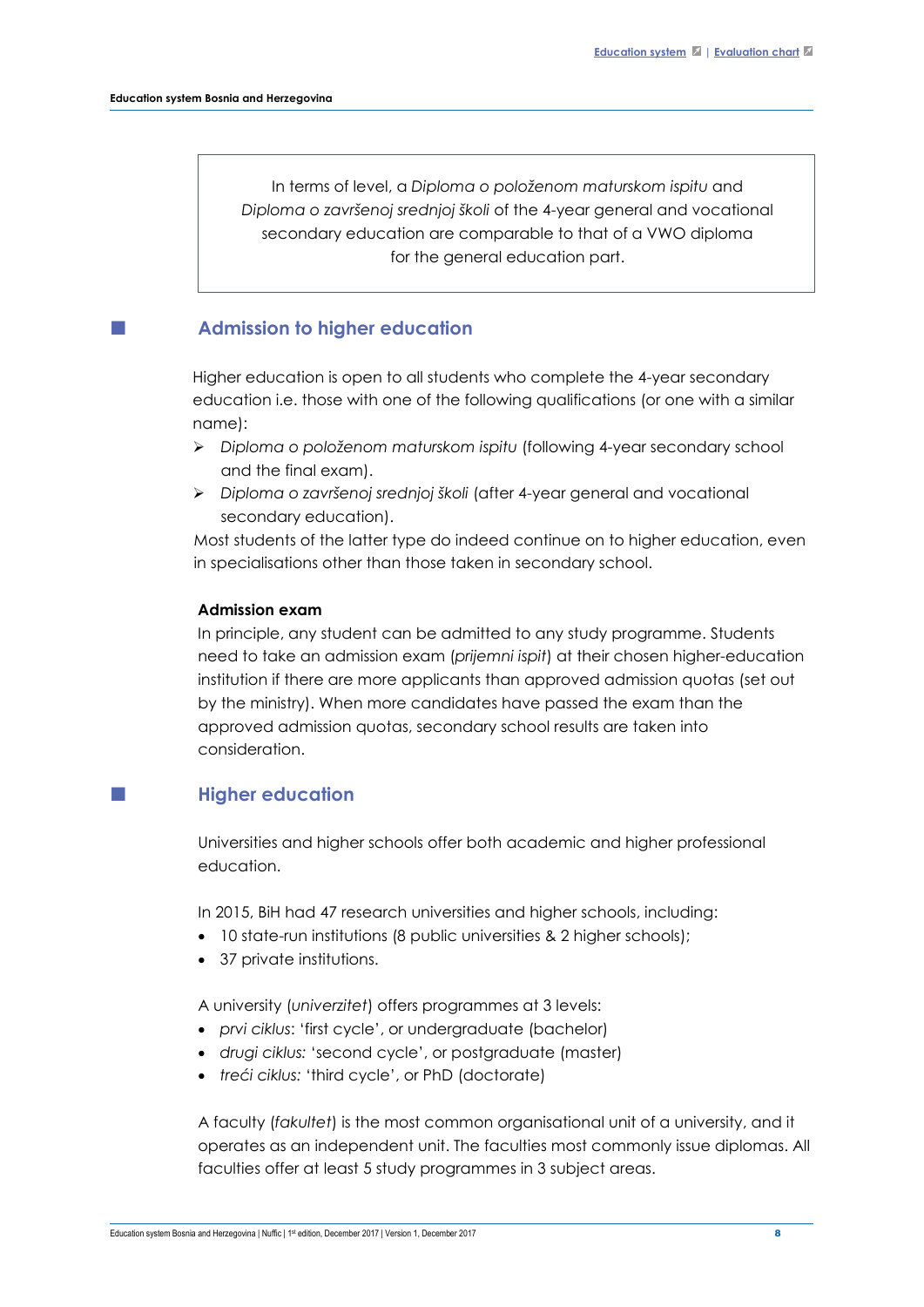A higher school (*visoka škola*) only offers first cycle (bachelor) programmes. The level of education is the same as at a university.

In 2007, all higher education institutions were made to introduce the bachelor'smaster's structure due to legislative changes. Some institutions had already initiated this process 1 or 2 years prior.

## **University education**

Universities and higher schools offer both academic and higher professional education.

#### **First cycle**

- Duration: 3 or 4 years (180 or 240 ECTS), depending on the specialisation: education, management and social studies programmes are often 3 years, and other fields 4 years.
- Content: variable curriculum with compulsory and elective subjects; a thesis is not always compulsory.
- Objective: further study or entry to the labour market.
- Qualification: often titled *Diploma o završenom prvom ciklusu studija* (Diploma of a completed first cycle). All students also receive a list of subjects or a diploma supplement, and the *indeks* (exam booklet) in which the faculty has recorded all subjects and exams.

The diploma may have a different names, due to the complicated organisational structure. The most common names are:

- *Diploma o stečenoj akademskoj tituli i stručnom zvanju bakalaureat* (Diploma of academic title and professional bachelor).
- *Diploma o završenom stepenu prvog ciklusa studija* (Diploma of a completed first cycle).

In terms of level, first cycle diplomas are comparable to an HBO or WO bachelor's degree, depending on the type of study programme.

#### **Second cycle**

- Duration: either 1 or 2 years (60 or 120 ECTS), depending on the length of the preceding first cycle programme. Together, the first and second cycle programmes total 300 ECTS.
- Content: variable curriculum including compulsory and elective subjects; usually involves a thesis.
- Admission: students are admitted to second cycle programmes based on a first cycle qualification. Only research universities offer second cycle programmes.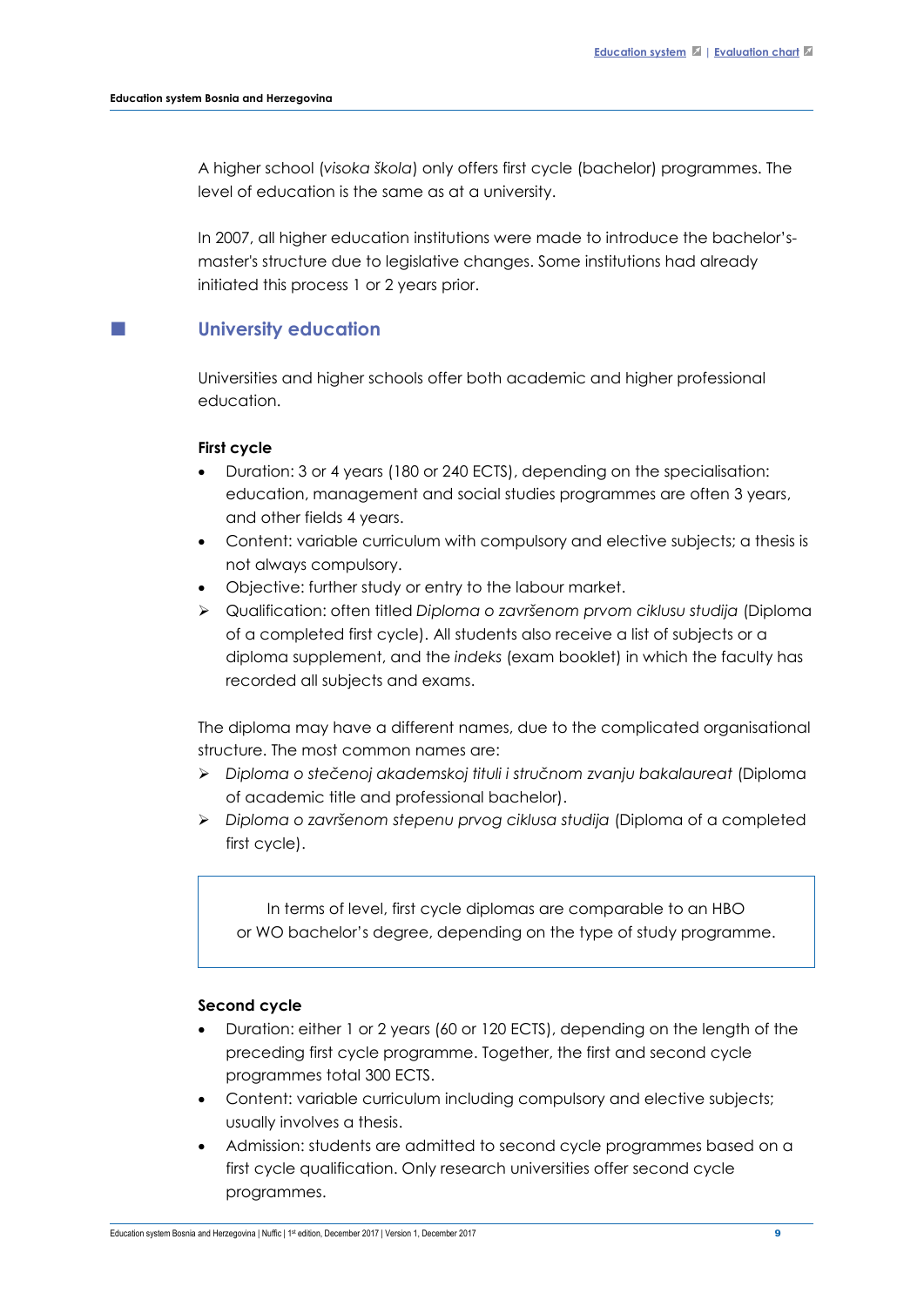Again, the diplomas can have various names. For example:

- *Diploma o stečenoj akademskoj tituli i zvanju magistar* (Diploma of a completed academic title and master's degree).
- *Diploma o sticanju naučnog stepena magistra* (Diploma of an achieved academic master's).
- *Diploma o završenom drugom ciklusu studija* (Diploma of a completed second cycle).

NB The names of academic programme diplomas often include the word *akademski* (academic) or *naučni* (scientific), but not always. The curriculum will also clarify whether the programme is academic or professional in nature.

In terms of level, a second cycle diploma is comparable to an academic or higher professional master's, depending on the type of study programme.

## **Integrated master's**

The medical sciences are integrated master's programmes.

- Duration: 5 or 6 years (300 or 360 ECTS), such as veterinary science and pharmacy (5 years), or medicine and dentistry (6 years).
- Content: variable curriculum, a thesis, internships.
- Integrated master's diplomas can have various names; the integrated nature of the programme will not necessarily be stated in the name.

The final qualification is comparable to an academic master's degree (WO).

## **Third cycle**

Only research universities can offer third cycle programmes (PhD).

- Duration: 3 years (180 ECTS).
- Content: coursework (60 ECTS), research, writing and defending a dissertation (120 ECTS). Compulsory: at least 1 publication in an academic journal.
- Admission: a completed postgraduate or integrated master's programme.
- Qualification: *Doktor Nauka* or *Doktor Znanosti* (Doctor of Science).

#### **Pre-Bologna**

The qualifications of students who started studying before the 2007-2008 academic year do not qualify as either first or second cycle. Some students are still finishing pre-Bologna study programmes (due to delay).

- Duration: 4 to 6 years; social sciences: 4 years, technical sciences: 5 years, medical sciences: 6 years.
- Qualification: graduates are conferred the title of '*diplomirani* (graduated*)* + specialisation', e.g. 'graduated economist'. These qualifications count as first cycle qualifications.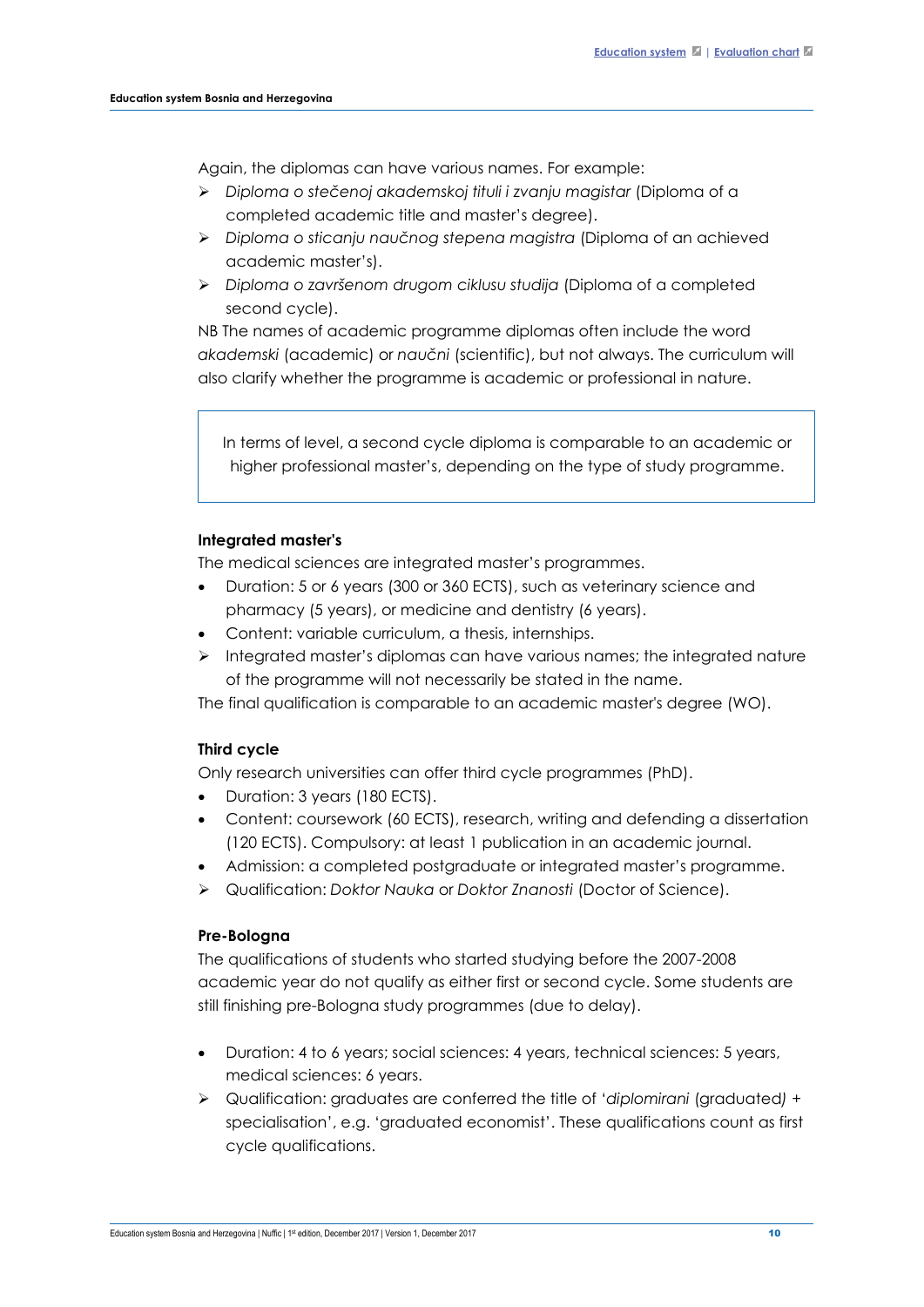In terms of level, '*Diplomirani* (+ specialisation)' qualifications are comparable to an HBO or WO bachelor's degree, depending on the type of study programme.

Important: Retroactively, BiH has made all *diplomirani* qualifications equal to master's degrees. In the Netherlands, however, they count as bachelor's degrees, as they are of initial level.

After these initial programmes, students could continue to complete *Specialist* or master's programmes:

- 1-year programmes, usually professionally-oriented, granting the qualification of *Specialist;*
- 2-year master's programmes, granting a master's qualification.

# **Higher professional education**

BiH does not have a binary system. In comparison with the Netherlands, there are no separate institutions that provide higher professional education. Even the names of programmes or qualifications are often unclear as to whether the instruction is academic or professional in nature.

 Qualification: sometimes the certificate will say '*stručno zvanje/stručni naziv*' (professional title) or '*stručno + …*' (professional + name of profession or specialisation). However this is not always a guarantee, as 'bachelor' is also a valid professional title in BiH.

NB Check the diploma supplement, list of subjects or the *indeks* to ascertain whether the study programme was academic or professional in nature.

# **Assessment systems**

Primary and secondary schools use a 1-5 grading system:

|   | <b>Description</b> | <b>Definition</b> |
|---|--------------------|-------------------|
| 5 | Odličan            | Excellent         |
| 4 | Vrlo Dobar         | Very good         |
| 3 | Dobar              | Good              |
| 2 | Zadovoljan         | Satisfactory      |
|   | Nedovoljan         | Unsatisfactory    |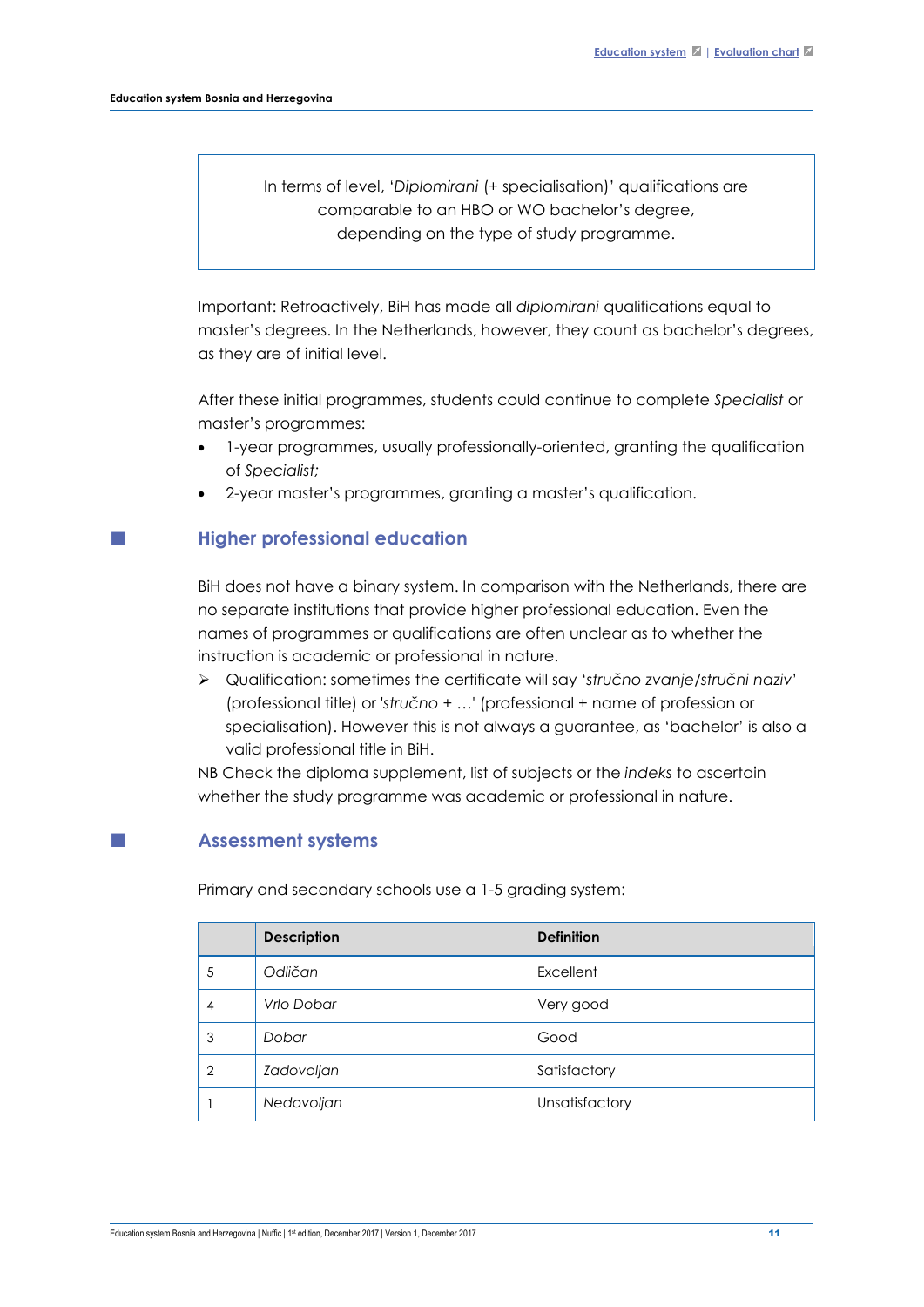|    | <b>Description</b>                            | <b>Definition</b>                              | No. of points |
|----|-----------------------------------------------|------------------------------------------------|---------------|
| 10 | Odličan / Izvanredan uspjeh                   | Excellent/excellent result                     | 95-100        |
| 9  | Izvanredan / Iznad prosjeka                   | Extremely good/above<br>average                | 85-94         |
| 8  | Vrlo dobar / Prosječno sa<br>manjim greškama  | Very good/average with<br>minor errors         | 75-84         |
|    | Dobar / Dobro sa značajnim<br>nedostacima     | Good/good with some<br>major shortcomings      | $65 - 74$     |
| 6  | Dovoljan / Zadovoljava<br>minimalne kriterije | Satisfactory/satisfies the<br>minimum criteria | $55 - 64$     |
| 5  | Ne zadovoljava                                | Unsatisfactory                                 | $0 - 54$      |

Higher education institutions use a 5-10 system (the descriptions often vary):

NB

- The University of Mostar uses a 5-1 system (where 5 is the highest achievable mark, and  $1 =$  unsatisfactory).
- The descriptions and exact point amounts can vary due to the complex organisational structure of the Bosnian education system.

In 2007, all institutions introduced the European Credit Transfer and Accumulation system (ECTS):

- 1 ECTS represents 25-30 hours of work (usually 25, or 30 in medical programmes).
- 1 year is made up of 60 credits.

More information on ECTS is available from the [ECTS Users' Guide](https://ec.europa.eu/education/sites/education/files/ects-users-guide_en.pdf) by the European Commission.

## **Qualification frameworks**

In 2011, BiH adopted the Decision of Adoption of the Baseline of the Qualifications Framework in BiH and Action Plan in 2015. The levels of the Bosnia and Herzegovina Qualifications Framework for Higher Education (QF-BiH) correspond to those in the European Qualifications Framework.

This table (see next page) states the QF-BiH qualification in the right-hand column, under *nivo*: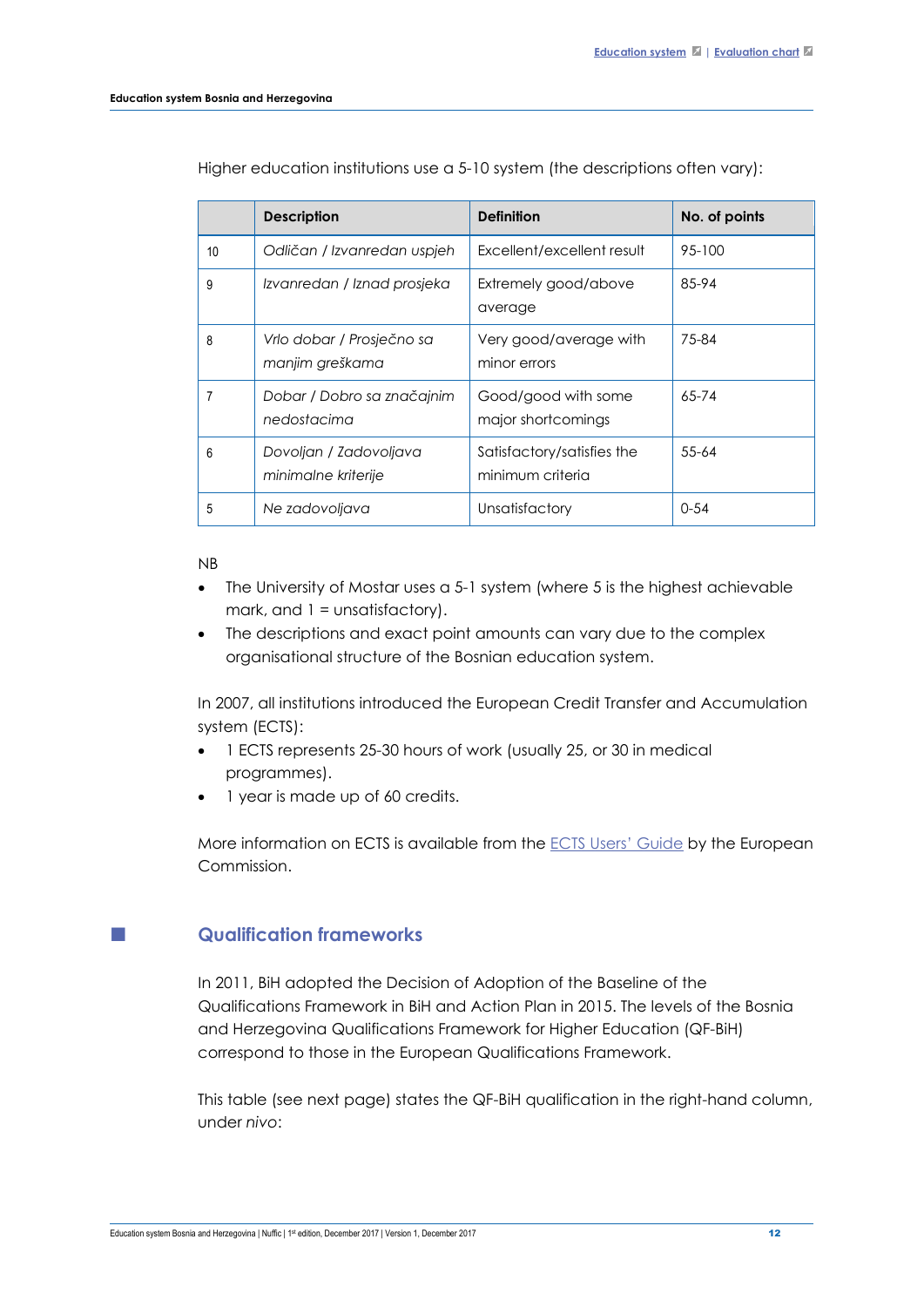| Odnos prema<br><b>ISCED</b> nivoima i<br>EKO-u (EQF) |                         | Osnove kvalifikacijskog okvira                                           |                                                                               |                         |
|------------------------------------------------------|-------------------------|--------------------------------------------------------------------------|-------------------------------------------------------------------------------|-------------------------|
| <b>ISCED</b><br>nivo                                 | <b>EKO</b><br>(EQF)     | Kvalifikacija                                                            | Završeno<br>obrazovanje                                                       | <b>Nivo</b>             |
| 1 i 2A                                               | $\mathbf{1}$            | Nekvalificirani<br>radnik                                                | Osnovno<br>obrazovanje                                                        | $\mathbf{1}$            |
| 2B                                                   | $\overline{2}$          | Niskokvalificirani<br>radnik                                             | Programi<br>stručnog<br>osposobljavanja                                       | $\overline{\mathbf{c}}$ |
| 3C                                                   | 3                       | Kvalificirani radnik                                                     | Srednje stručno<br>obrazovanje i<br>obuka                                     | 3                       |
| 3A<br>3B                                             | $\overline{\mathbf{4}}$ | Opće ili<br>specijalizirani<br>kvalificirani radnik                      | Srednje opće i<br>tehničko<br>obrazovanje                                     | $\overline{\mathbf{4}}$ |
| 4A<br>4B                                             | 5                       | Visokokvalificirani<br>radnik specijaliziran<br>za određeno<br>zanimanje | Postsekundarno<br>obrazovanje<br>uključujući<br>majstorske i<br>srodne ispite | 5                       |
| 5B                                                   | 6                       | <b>Bachelor</b> ili<br><b>Baccalaureat</b>                               | Prvi ciklus<br>visokog<br>obrazovanja                                         | 6                       |
| 5A                                                   | 7                       | <b>Master</b>                                                            | Drugi ciklus<br>visokog<br>obrazovanja                                        | 7                       |
| 5                                                    | 8                       | <b>Doktorat</b>                                                          | <b>Treći ciklus</b><br>visokog                                                | 8                       |
| 6                                                    |                         |                                                                          | obrazovanja                                                                   |                         |

More information is available in  $a$  document (in Bosnian only) that the Council of Ministers in BiH has adopted.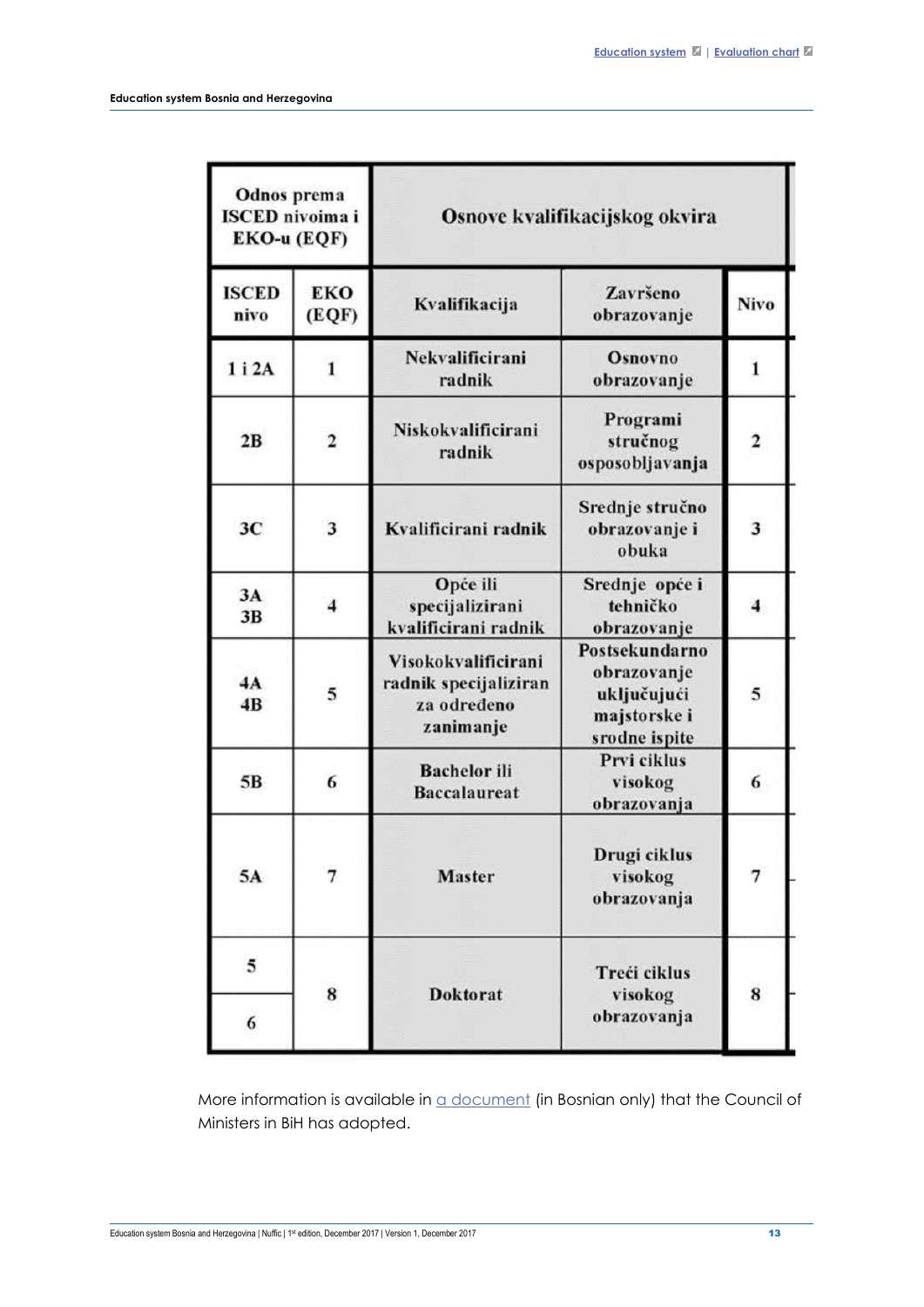# **Accreditation and quality assurance**

Various over-arching, national organisations are responsible for accreditation and quality assurance.

Primary and secondary education:

• *Agencija za predškolsko, [osnovno i srednje obrazovanje](http://www.aposo.gov.ba/en)* (Agency for Preschool, Primary and Secondary Education) develops curricula, standards and learning outcomes.

Higher education:

- *[Agencija za razvoj visokog obrazovanja i osiguranje kvaliteta](http://hea.gov.ba/Home.aspx?pageIndex=1) (*Agency for Development of Higher Education and Quality Assurance of Bosnia and Herzegovina), or HEA for short, is responsible for accreditation at higher education institutions. There is no accreditation at programme level.
- *[Centar za informiranje i priznavanje dokumenata iz oblasti visokog](http://www.cip.gov.ba/en)  [obrazovanja](http://www.cip.gov.ba/en)* (Centre for Information and Recognition of Qualifications in Higher Education), or CIP for short, is the ENIC-NARIC for Bosnia, and is the authority on recognition of foreign qualifications.

## **Bologna Process**

BiH signed the Bologna Declaration in 2003, and has been a full member since then.

For more information, please see [Bologna Process/European higher education](http://www.ehea.info/pid34250-cid101109/bosnia-and-herzegovina.html.)  [area.](http://www.ehea.info/pid34250-cid101109/bosnia-and-herzegovina.html.)

# **International treaties**

BiH signed and ratified the Lisbon Recognition Convention in 2003.

BiH has bilateral higher education treaties with 27 countries, including separate agreements at institutional level, some of which also cover joint or double degrees. The Serbian Republic (in BiH) has a treaty with Serbia that automatically recognises Serbian higher education qualifications.

## **Diploma supplement**

The diploma supplement was introduced gradually after the Bologna Process. The first supplements were issued in the 2005-2006 academic year.

The supplement is drawn up in both Bosnian/Croatian/Serbian and English. Older diplomas are often missing the supplement, however a list of completed exams and marks can be found in the list of subjects or the *indeks*.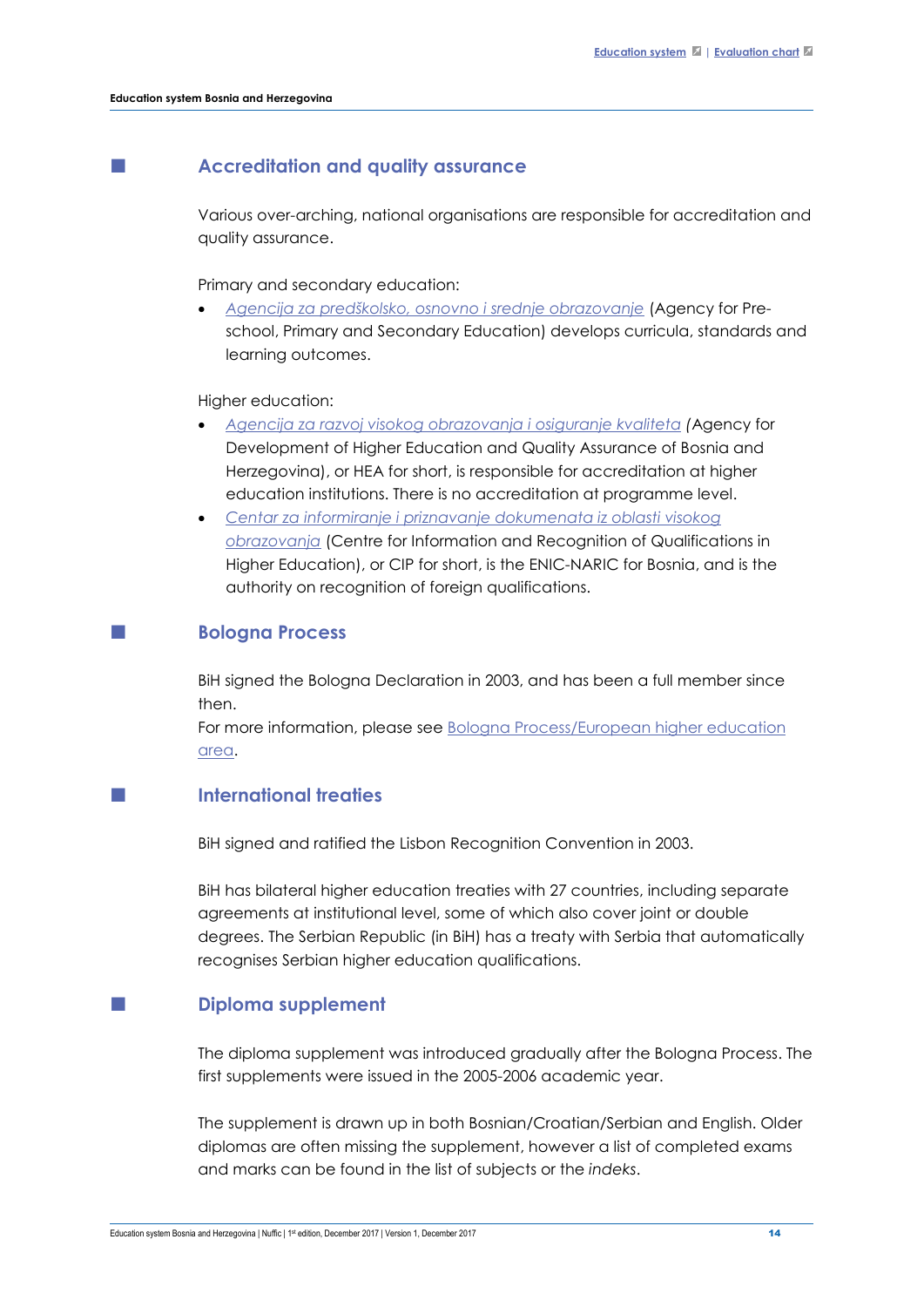# **Composition of file**

Every Bosnian file must include:

- a certified copy of the diploma and list of subjects;
- a sworn translation of both documents (unless the education institution has supplied its own English translation).

Graduates of higher-education programmes usually receive 2 documents:

- the diploma stating the degree conferred;
- the diploma supplement.

Sometimes institutions will not issue the diploma until one year after graduation, because they give diplomas only once a year during a special ceremony. In such cases, students receive a graduation statement, often titled *Uverenje* (statement) that gives the list of subjects and the graduation date.

In addition to the certificate itself, secondary school qualifications often include statements of results from the final year or the last 4 years.

## **Names on diplomas**

Diplomas generally state the student's given name and surname, with the father's given name between parentheses or commas (or without any special markings). The father's name is not given in students' passports.

# **Overview of higher education institutions**

- [The Agency for Development of Higher Education and Quality Assurance of](http://hea.gov.ba/akreditacija_vsu/Default.aspx)  [Bosnia and Herzegovina \(HEA\)](http://hea.gov.ba/akreditacija_vsu/Default.aspx) offers an overview of accredited higher education institutions. This list is constantly growing, due to the regular accreditation of new institutions.
- The Centre for Information and Recognition of Qualifications in Higher [Education \(CIP\)](http://www.cip.gov.ba/index.php/en/higher-education-institutions) gives an overview of higher education institutions with a licence to provide education programmes and issue diplomas. The list is divided into public and private institutions; these may be accredited, but are not always. Accreditation is an ongoing process.